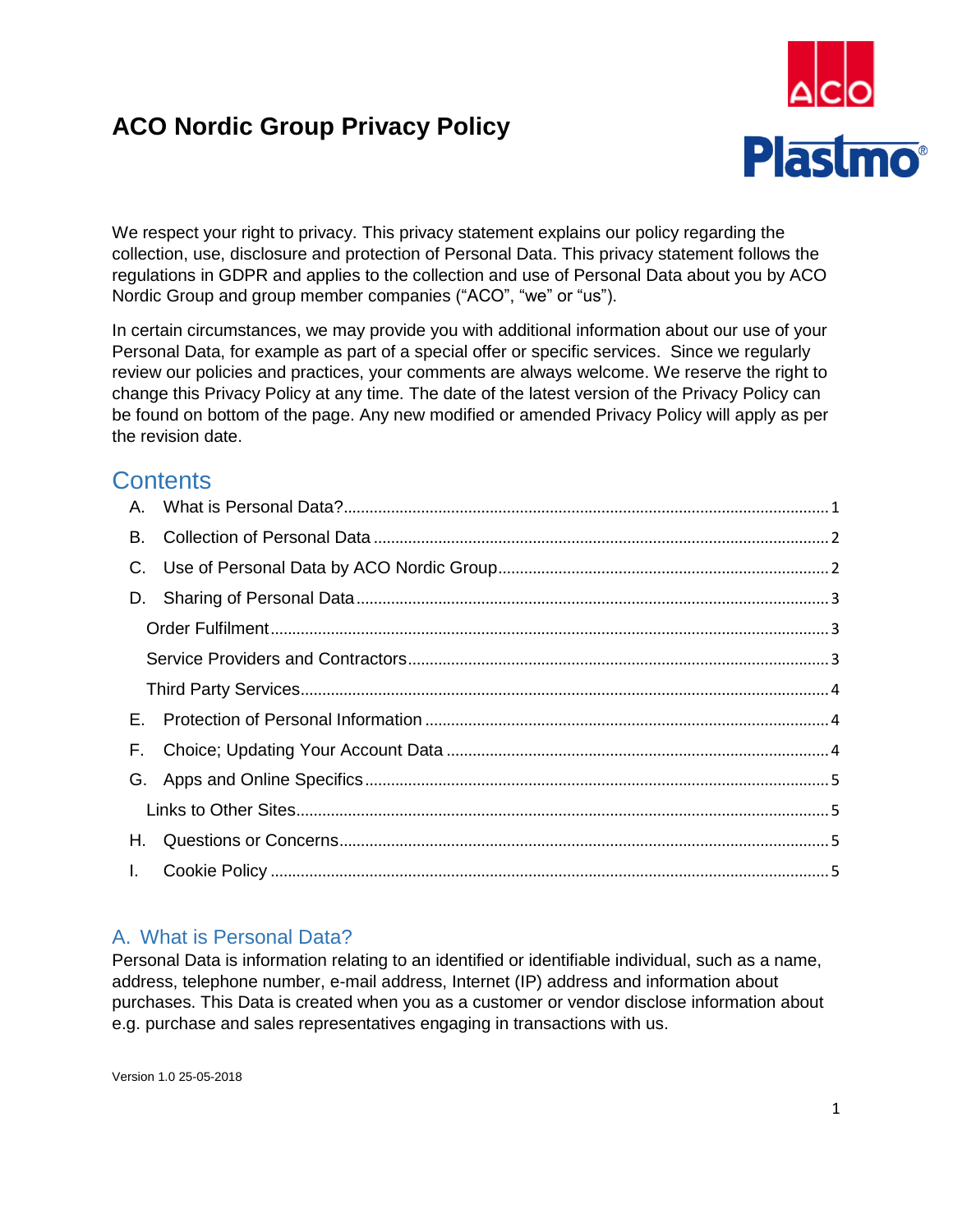Personal Data does not include "aggregate" information. Aggregate information is data we collect about a group or category of products, services or customers, from which individual customers cannot be identified. In other words, information about what you purchase may be collected and combined with information about how others purchase, but no Personal Data will be included in the resulting data. Likewise, information about the products you purchase may be collected and combined with information about the products purchased by others. Aggregate data helps us understand trends and customer needs so that we can better consider new products and services, and tailor existing products and services to future demands.

## <span id="page-1-0"></span>B. Collection of Personal Data

We collect Personal Data when you:

- Place an order or purchase products or services as part of a retailer purchase department, or return or exchange items;
- Contact us for any reason including questions, inquiries, comments, complaints or requests; such as by replying to enquiries by mail, or by telephone through customer service or in person at one of our locations;
- Participate in any of our trainings and courses;
- Sign up for or participate in our various Services provided by third party suppliers and
- Enter into a contest or sweepstakes or respond to one of our surveys.

We may also take video footage on our properties to protect the rights, property or safety of ACO Nordic Group, its customers, employees, or the public.

In addition, we automatically collect some information when you visit our website, such as your computer's IP address or your device ID and operating system, the site from which you linked to us, your site activity, the time and date of your visit, and your purchases. This information may be collected by "cookies" and web beacons. Please see our Cookie Policy for more details.

We also receive information from third parties who help us correct our records, prevent fraud, and provide Third Party Services (see Third Party Services below) or special promotions or products.

We may combine any of this information with the other Personal Data we maintain about you, including for the purposes of better tailoring any promotional or marketing materials that we send you.

## <span id="page-1-1"></span>C. Use of Personal Data by ACO Nordic Group

The Personal Data we collect is generally used to process your requests or transactions, provide you with high-quality service, tell you about opportunities we think will be of interest and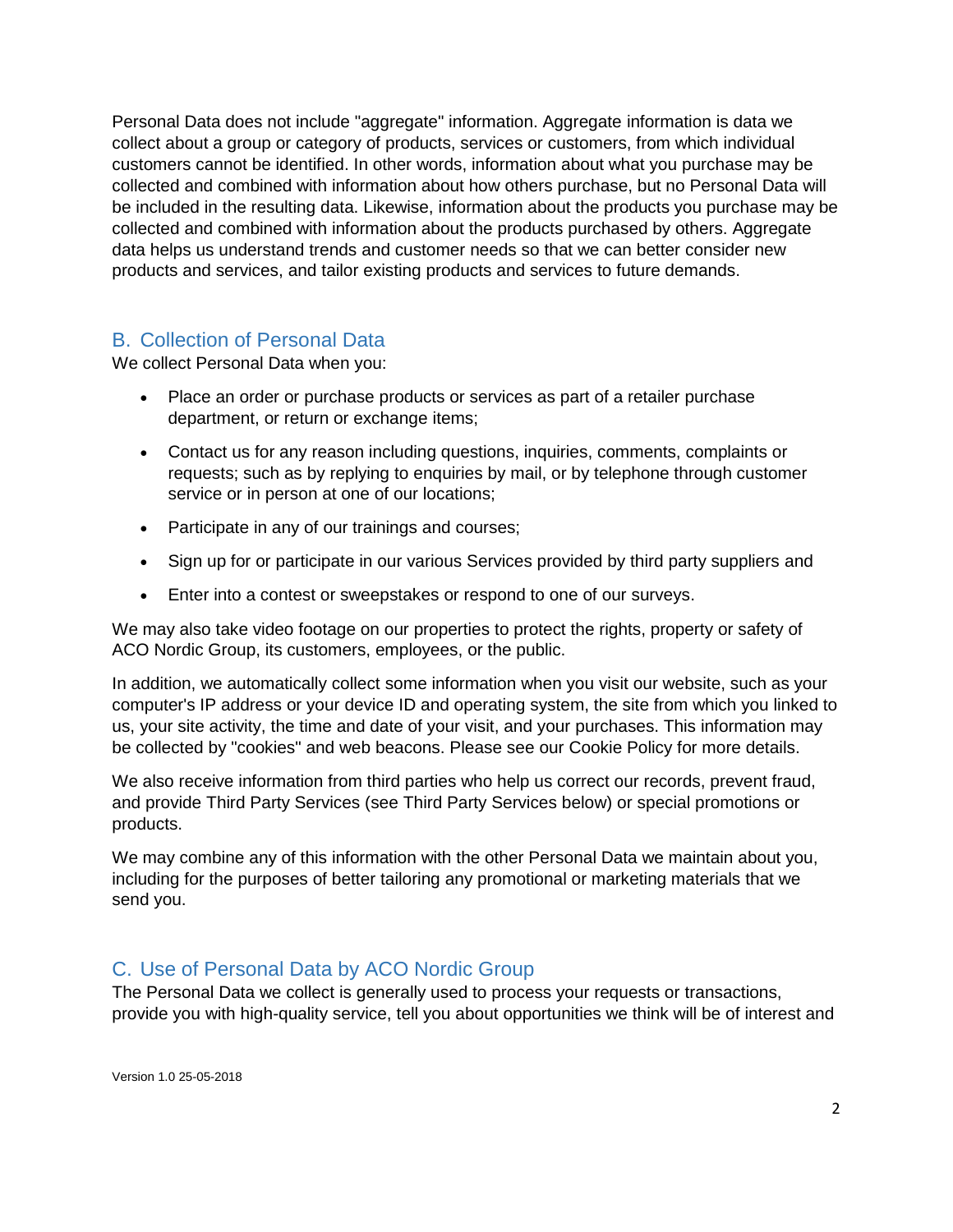administer your account, including distribution of our own surveys and publications. For example, we may use your telephone number, your e-mail or your postal address to:

- Alert you about product recalls or safety issues;
- Managing the provision of goods, services and privileges to you, processing exchanges or returns, for fraud detection and identification purposes;
- Managing invoicing, accounting and information security services related to our transactions with your company;
- Protecting against harm to the rights, property or safety of ACO Nordic Group, its customers, employees, or the public;
- Internal management purposes, including planning, resource allocation, policy development, quality improvement, monitoring, audit, evaluation and reporting;
- Send notifications (via email or SMS/text message) related to your purchases, such as purchase confirmations or delivery schedules;
- Provide you with news, promotional information, coupons, offers, other information from ACO Nordic Group and selected partners and product recommendations ("Promotional Information"). You may contact us at any time to decline Promotional Information (see Choice below).

We do not collect any sensitive Personal Data unless required by law, or consent has been given.

## <span id="page-2-0"></span>D. Sharing of Personal Data

We share information in these circumstances:

#### <span id="page-2-1"></span>Order Fulfilment

We may provide to a third party information necessary to process a transaction or fulfil an order you have placed with us. However, we give suppliers, and others involved in the distribution chain only the information needed to provide you the products or services you order, such as shipping and/or billing address, e-mail address, telephone number and product orders. We are not responsible for any information you provide directly to these parties, and we encourage you to become familiar with their practices before disclosing information directly to them.

#### <span id="page-2-2"></span>Service Providers and Contractors

From time to time we engage unaffiliated third parties and their affiliates, agents and subcontractors ("Service Providers") to perform certain technological or administrative services on our behalf. For example, ship goods, distribute emails, process rebates or analyze and correct or update our data. We also may use a Service Provider to host and administer one or more of our Sites, process and store data, and fulfil similar technology-related functions on our behalf. In these circumstances, the Personal Data that the Service Provider receives is limited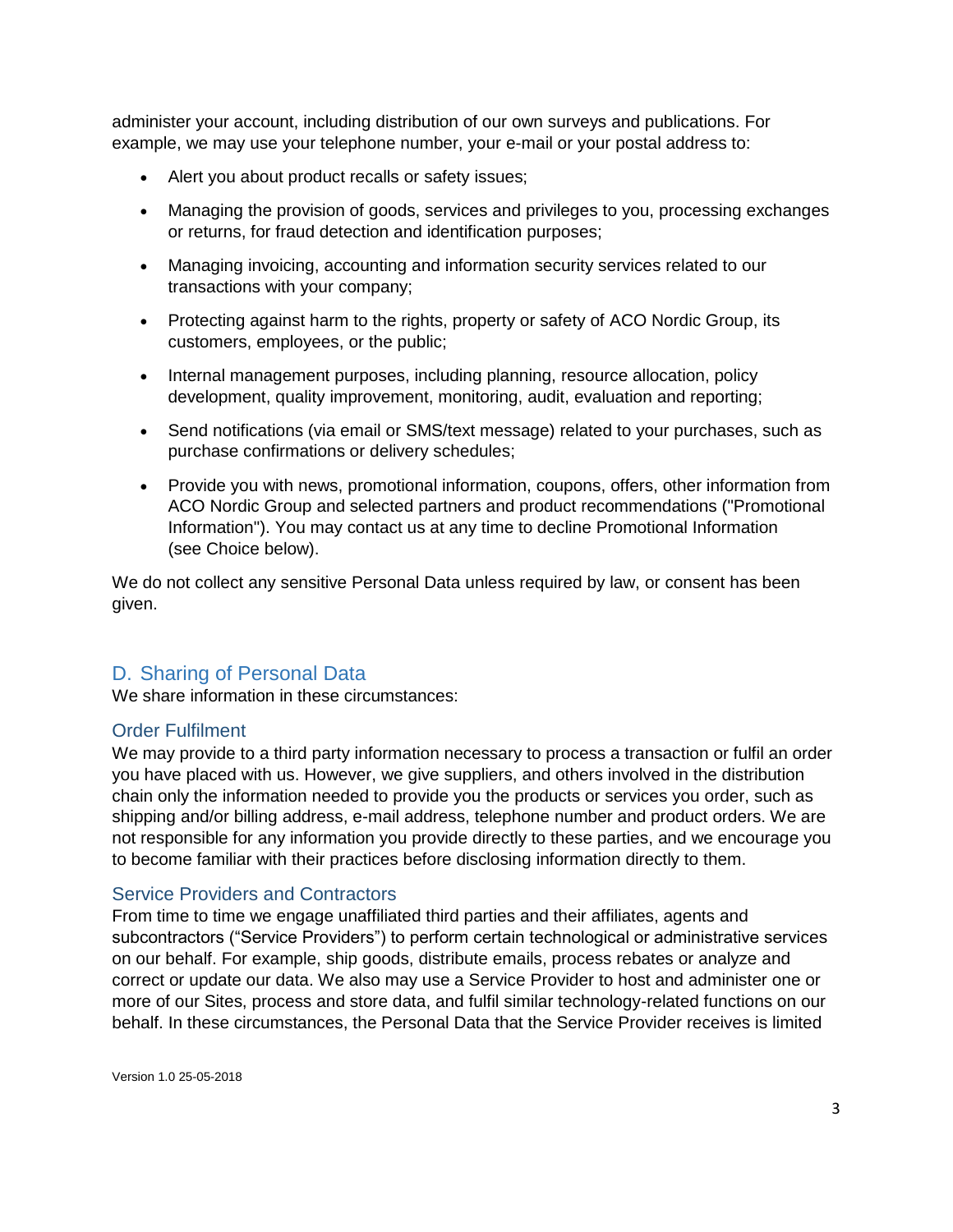to only the Personal Data held by us that they need in order to render their service to us. We have engaged Service Providers to provide us with cloud computing services. Cloud computing is the provision of network-based services, located on remote computers, that allow individuals and businesses to use software and hardware operated by third parties. Examples of these services include online file storage, webmail and online business applications, or CRM tools. Service Providers have policies and processes in place to ensure that the confidentiality of information in their care is properly safeguarded at all times. As of the date of this policy, our cloud computing Service Provider processes and stores information mainly in the European Union (ACO Data Centre in Rendsburg, Germany), however this is subject to future change.

You acknowledge that if Service Providers provide services from other countries, your Personal Data may be processed and stored in these countries and the governments, courts or law enforcement or regulatory agencies of these jurisdictions may be able to obtain disclosure of your Personal Data through a lawful order.

If any of these service providers need access to your Personal Data, we require them to use it only to perform the services for us. We also require that they maintain the confidentiality of the information and/or return the information to us when they no longer need it.

Except as set out above, we do not sell, rent, share or disclose the Personal Data without your consent.

#### <span id="page-3-0"></span>Third Party Services

You may purchase products and services offered by us through third parties, such as retail stores. ("Third Party Services"). If you purchase, apply for or request Third Party Services, information you provide will be shared with the third party offering the Third Party Service.

We may share your name, postal address, and email address with these third parties so they may notify you of their offerings or services, and to evaluate new and existing products, offerings or services. If you prefer that we do not share Information with these third parties, you can contact us at any time (see Choice below).

These third parties' use of your information is subject to their own privacy practices and policies, and we encourage you to become familiar with their privacy practices and policies as made available to you.

#### <span id="page-3-1"></span>E. Protection of Personal Information

We have physical, administrative and technical security measures in place to protect Personal Data from loss, misuse or alteration while it is under our control.

#### <span id="page-3-2"></span>F. Choice; Updating Your Account Data

We give you choices related to use of your Personal Data to send you Promotional Information.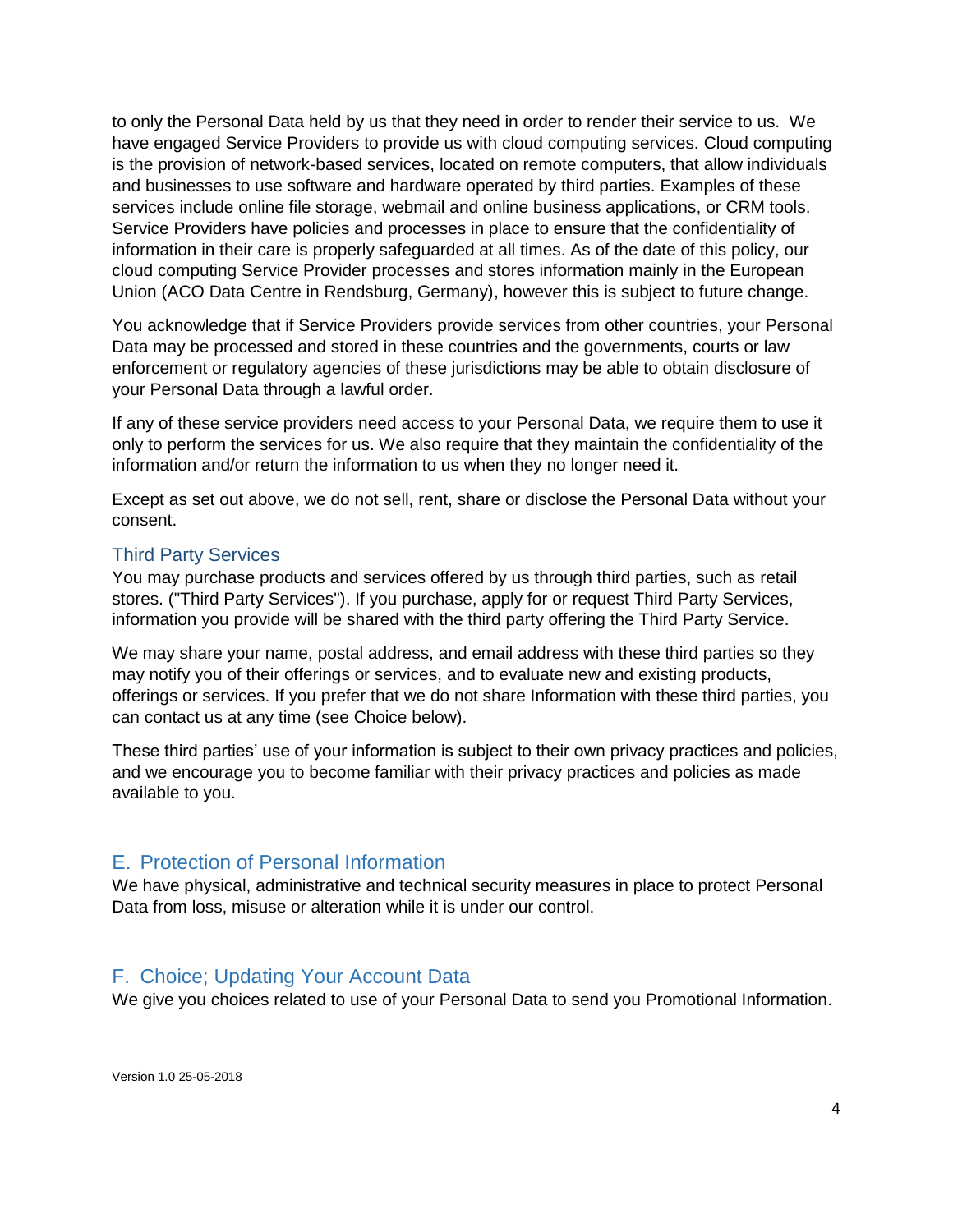If you wish to update your marketing preferences, or if you have questions concerning our information practices, you can contact your local Customer Care Centre and/or [ACO Nordic](mailto:gdpr-nordic@aco.com?subject=GDPR)  [Group IT.](mailto:gdpr-nordic@aco.com?subject=GDPR)

If you choose not to receive promotional materials from us, we will also no longer share your information with our providers of Third Party Services to use for marketing purposes.

## <span id="page-4-0"></span>G. Apps and Online Specifics

#### <span id="page-4-1"></span>Links to Other Sites

From our website, you can link to websites of third parties who we allow to offer goods, information and/or Third Party Services. If it is not clear from the context that you are being directed to a third party site, we endeavor to notify you that you are visiting a site where a different privacy policy applies. In general, any Personal Data you provide on the linked pages is provided directly to that third party and is subject to that third party's privacy policy. We are not responsible for the content or privacy and security practices and policies of websites to which we link. We encourage you to learn about their privacy and security practices and policies before providing them with Personal Data.

### <span id="page-4-2"></span>H. Questions or Concerns

If you have any questions or concerns about this privacy statement or would like to contact us for any reason, you can contact [ACO Nordic](mailto:gdpr-nordic@aco.com?subject=GDPR) Group IT.

### <span id="page-4-3"></span>I. Cookie Policy

We may collect cookies and Web beacon information when you browse to any of the ACO Nordic group sites. Cookies are small files that are stored on your computer and Web beacons are electronic images that allow us to count visitors visiting certain Web pages, to access cookies, and to analyze whether advertising banners on our site or other sites were effective. They enable us to monitor online activity. When you first access the website, you will be asked if you consent to our use of cookies. If you do not consent, the website will not load properly.

Like most websites, we use cookies to log your IP address, identify your browser type, and log the date and time of your activities. We use this information for system administration, troubleshooting, fraud investigation, communications from ACO Nordic (only) and optimizing your experience. For example, we may customize our home page for you, better display pages according to your browser type, and/or deliver customized product recommendations and email. Cookies are not spyware, and ACO does not collect multi-site data or, with the exception of Google Analytics, share information with others that we gather through cookies. Cookies help us to customize our home page for you and to better display pages according to your browser type. (In order to control the ability of website providers to place cookies on your computer, you